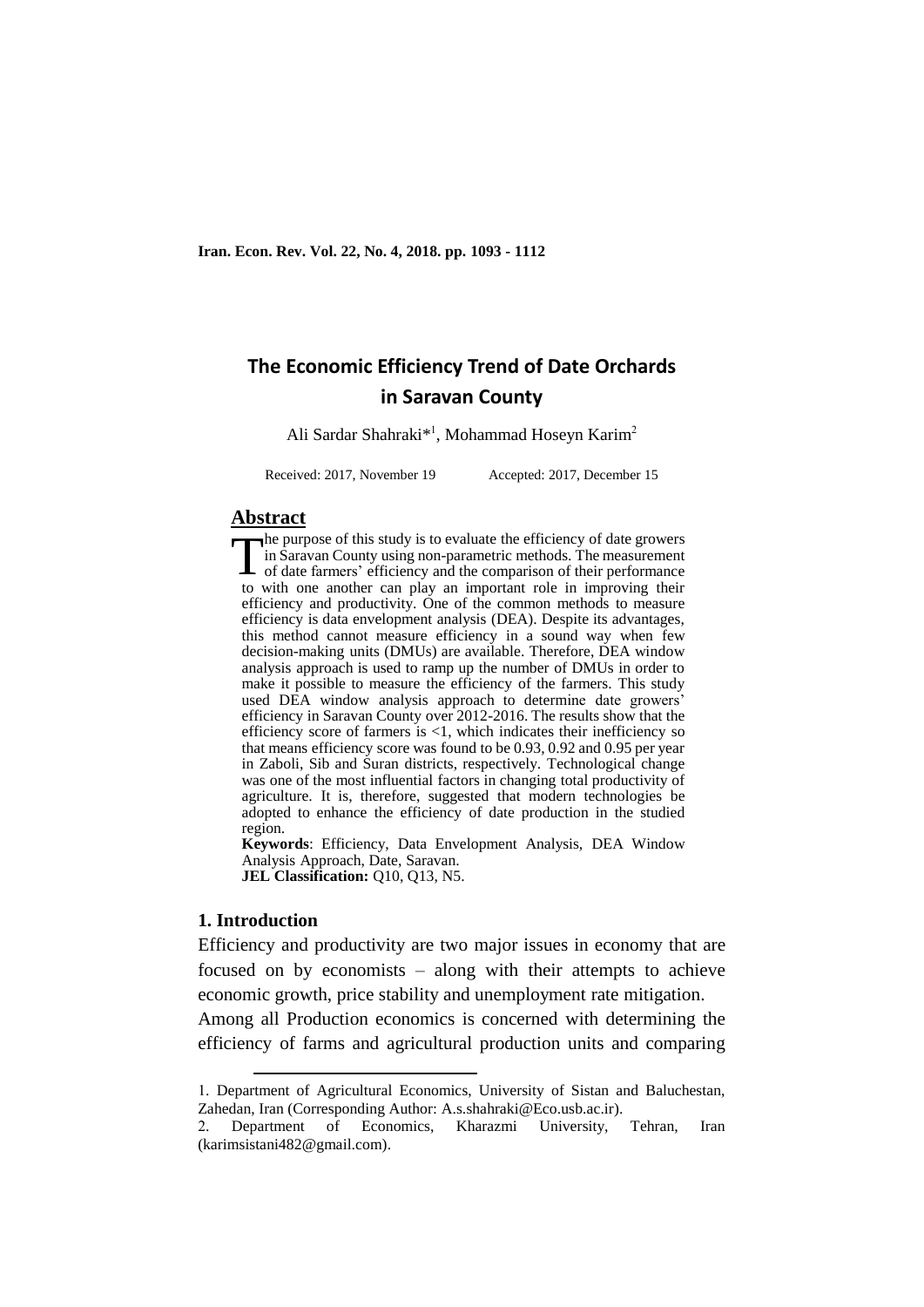them over a fixed period of time (Dahmardeh & Sardar Shahraki, 2015). The accomplishment of efficiency requires both the efficient allocation of resources and factors of production. Especially in the contemporary world that is faced with the fast-paced development of countries and the dramatic growth of production, the survival of all manufacturing and service enterprises depends on the revision and improvement of mechanisms for optimal allocation of these scarce resources (Afkhami Ardakani et al., 2011).

Scarcity of production factors forms the basis of economics and at various times, under any circumstances, will always produce limited amounts of inputs in which both human and non-human resources are available. Countries on a lack of resources limited opportunities for development and on the other hand adoption of a better technology faces the existing technologies that do not use it efficiently. The types of natural hazards, social, economic and willful hands and a fragility and vulnerability to the producers of this section, presented the final result of the instability of their income. Due to the natural and economic conditions of production of agricultural productions in the context, economic activities are one of the most risky ones, Since a major part of agricultural producers in the country, the average and median farmers, however, have limited financial and property in any given period of operation in the production process, they're sometimes even the least damaged possible void and imposed on them a miserable life (Dahmardeh & Sardar Shahraki, 2015).

Efficiency and productivity are related to the input and output ratios of an economic system (Farrel, 1957). Efficiency can be defined as the ability of an enterprise to derive the maximum outputs from a given set of inputs assuming a certain technology, or as the capability of an enterprise to produce a certain return with the minimum available inputs; productivity is a concept that reflects the efficiency of enterprises versus one another over a fixed period of time (Mehrabhi Bashrabadi & Pakravan, 2009). On the other hand, productivity in broader sense is the ratio of outputs to inputs. In other words, productivity means the average production per unit of total inputs, so that higher average production per unit of inputs implies higher productivity and lower production reflects the loss of productivity (Mohammadpour Hengrvani & Arsalanbod, 2015).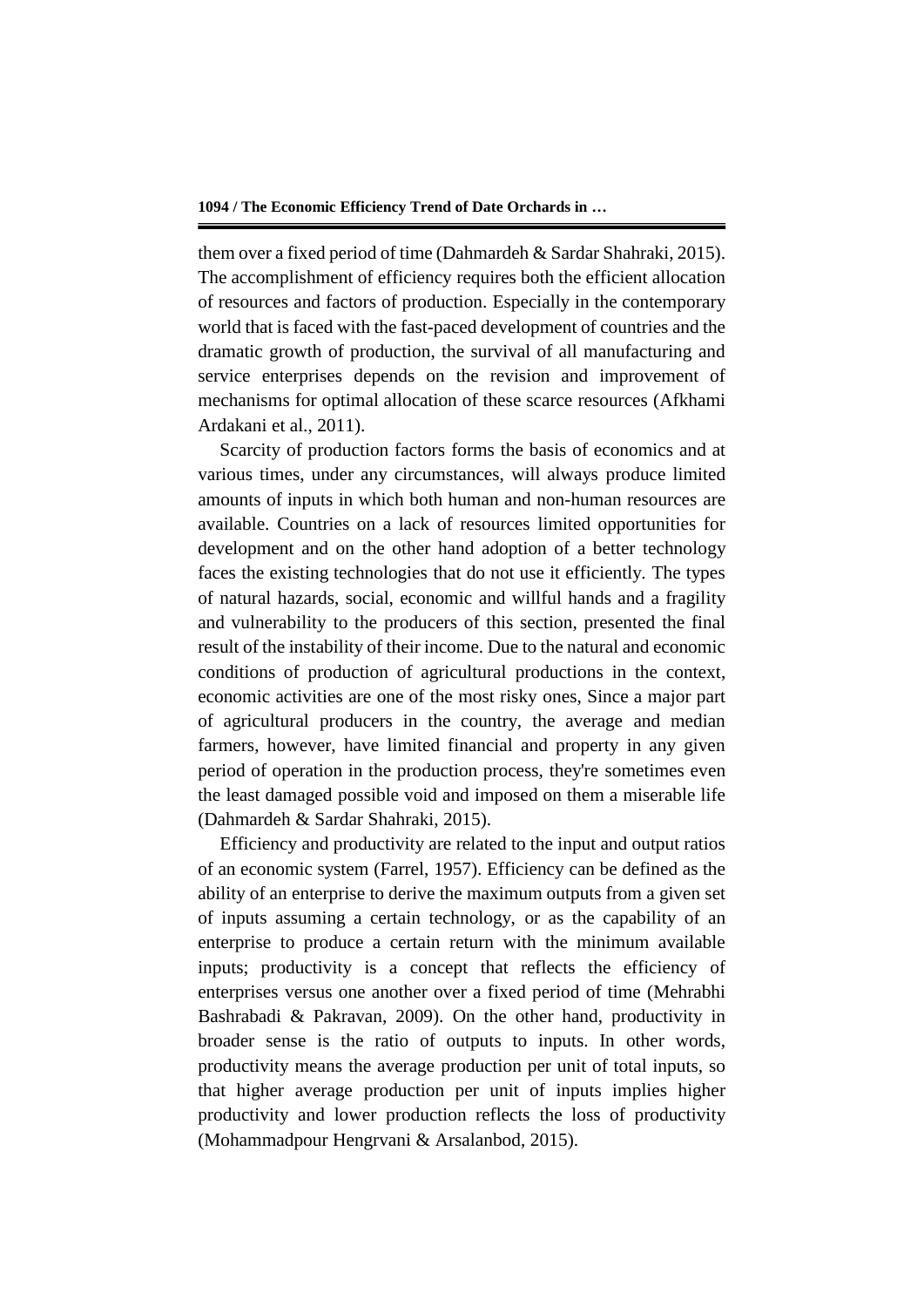Agricultural sector is one of the most important economic sectors that is considered by planners as the focal point of economic development programs. This activity sector plays a major role in terms of additional value and its contribution to GDP, employment generation for the active population, food security for the community, and the supply chain for the industrial sector. So obviously, the ignorance of this important sector of activity will have negative effects on other sector's economy. In general, the development of the agricultural sector emphasizes that in order to achieve sustainable development, it is necessary to strengthen the agricultural sector's position in terms of food supply, value added and effective employment among other sectors of the economy. Obviously, this is only possible through accurate knowledge of existing capabilities, promotion of the level of efficiency, and the optimal use of production factors such as capital, human resources and technology by the agricultural activities (Sardar Shahraki, 2016).

To better understand the quantity and quality of agricultural production changes, it is necessary to use indicators such as efficiency, productivity, relative advantage, and competitiveness, among which efficiency is a combined indicator that is recommended for evaluations because it establishes a link between inputs and outputs (Shahnavazi, 2017). Enhancement of efficiency enables the improvement of production efforts and production growth. In this sense, consideration of productivity criteria and the estimation of its related indicators can be a useful guideline to find the correct way of effective use of production factors in the age of resource scarcity (Akbari & Rajkesh, 2003).

Given the importance of date production and the potential of the region for its growth and production, the present methods for enhancing date production, including increasing the key production resources (e.g. land, water and capital) or the development of modern technologies, do not seem feasible in short run due to the date farmers' inherent problems and poor economic conditions. Nevertheless, it is possible to increase date production and date its growers' income with the current level of resources and technology availability. The present study focuses on the efficiency of date farmers and their profitability and evaluates their current status and the need for dealing with the efficiency issues to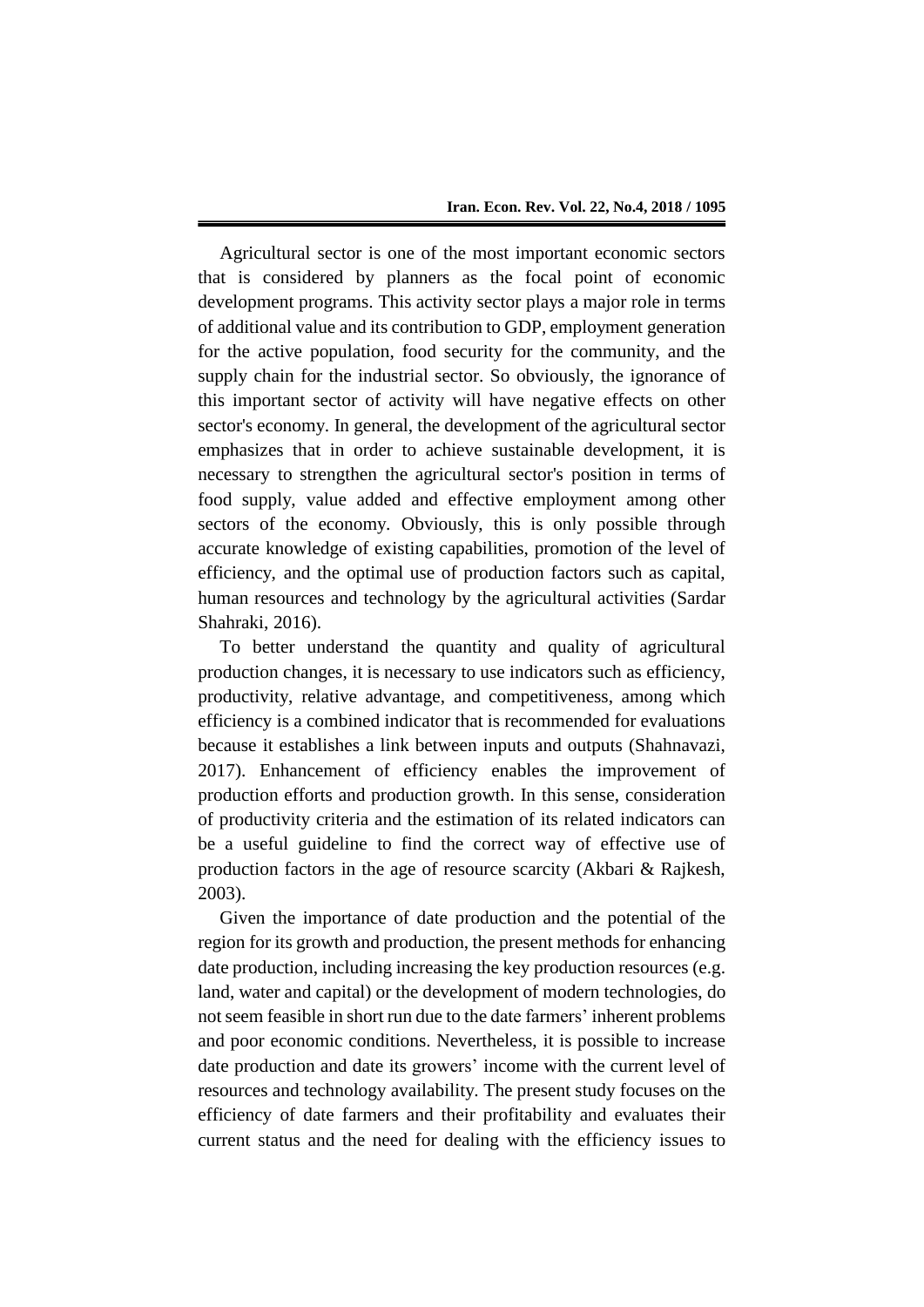economize this activity. In this regard, the present project seeks to answer the following questions: 1) Do date orchards in Saravan County (the districts of Zaboli, Sib, & Suran) in Iran enjoy proper technical efficiency? 2) What level of efficiency do individual orchards have? (Are they efficient, inefficient, or low efficient?)

# **1.1 Research Objectives**

Therefore, the objectives of this research can be listed as:

- To determine the technical efficiency of date production units in Zaboli, Sib & Suran districts.
- To determine efficiency scores of date gardens (if they are efficient, inefficient, or low efficient).

The paper is organized as below. Section 2 presents a review of most recent, relevant literature. Section 3 discusses the materials and methods in which the DEA-window analysis is described. We present the results and discuss them in Section 4. Finally, Section 5 is devoted to the conclusions.

# **2. Review of Literature**

This section briefly reviews similar studies. Croppenstedt (2005) determined the technical efficiency of wheat growers in Egypt using the Cobb-Douglas frontier production function. They found that the average technical efficiency of wheat farmers in the studied region was 81% and only technical knowledge of irrigation was the determinant of the technical efficiency among the socio-economic characteristics such as age, gender, irrigation technical knowledge and access to farmer credit. Stating that rice production is inherently risky, Villano et al. (2006) used stochastic frontier production functions (Translog and polynomial function forms) to analyze simultaneously technical inefficiency and production risk of 46 rice farmers in Central Luzon, the Philippines by a data series for an eight-year period. The results showed that the average technical efficiency was 79% over the studied period and the average product was significantly affected by the rice acreage, labor and fertilization rate. Speelman et al. (2008) used the data envelopment analysis to analyze the efficiency of irrigation consumption in South African Farms and the factors affecting it. The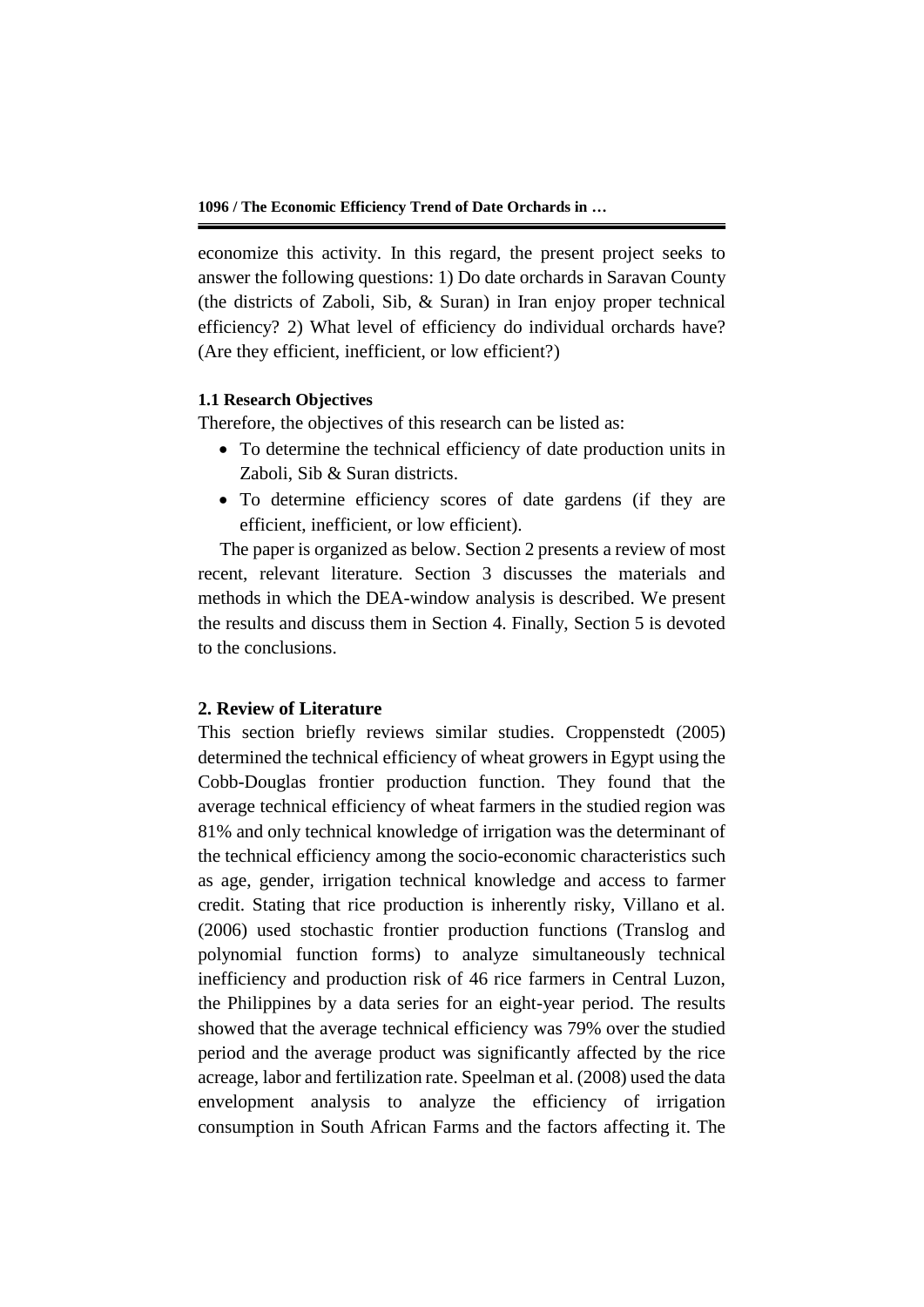results showed that the average water efficiency under constant and variable returns to scale were 43 and 67%, respectively. Factors like irrigation practices, land ownership, land size, and crop selection were effective on efficiency of irrigation system. Yilmaz et al. (2009) explored irrigation efficiency in Menderes basin of Turkey using the data envelopment analysis. They evaluated the efficiency of decisionmaking units with respect to weight restrictions specified on the basis of value judgments. Tozer (2010) examined the efficiency of wheat growers in Western Australia using data from 2004 to 2007 and stochastic frontier analysis method. According to their results, regional wheat growing inefficiency has increased from 18% in 2004 to 29% in 2007. Therefore, government's targeted programs to improve productivity have failed. Simelane et al. (2011) focused on the role of cooperatives in the production and marketing of dairy products. By determining the transaction costs involved in the production of dairy products, they use a simple multivariate regression model, taking into account the quantity of the product supplied by the farmer in the market as an dependent variable, membership in the cooperative as an imaginary independent variable and the use of a variety of other control variables concludes that cooperatives play an essential role in reducing transaction costs. In a study on identifying factors influencing the success of rural production cooperatives using analytic hierarchy process (AHP), Wang et al. (2012) investigated the efficiency of agricultural cooperatives and the factors influencing them in Langao, China. The results showed that the horticultural and vegetable cooperatives had higher technical efficiency than the livestock farming cooperatives and that the former cooperatives could improve their efficiency by making more use of vehicles. Huang et al. (2013) examined the technical efficiency of agricultural cooperatives in China using data envelopment analysis. They blamed managers' technical inefficiency for the main cause of technical inefficiency. Also, they found that the size of the financial leverage and the number of board members were factors that negatively affected the technical efficiency of the cooperatives.

Mozafari (2015) focused on the economic efficiency of agricultural cooperatives in Buin Zahra County, Iran and prioritized their problems in the management process and marketing system. Their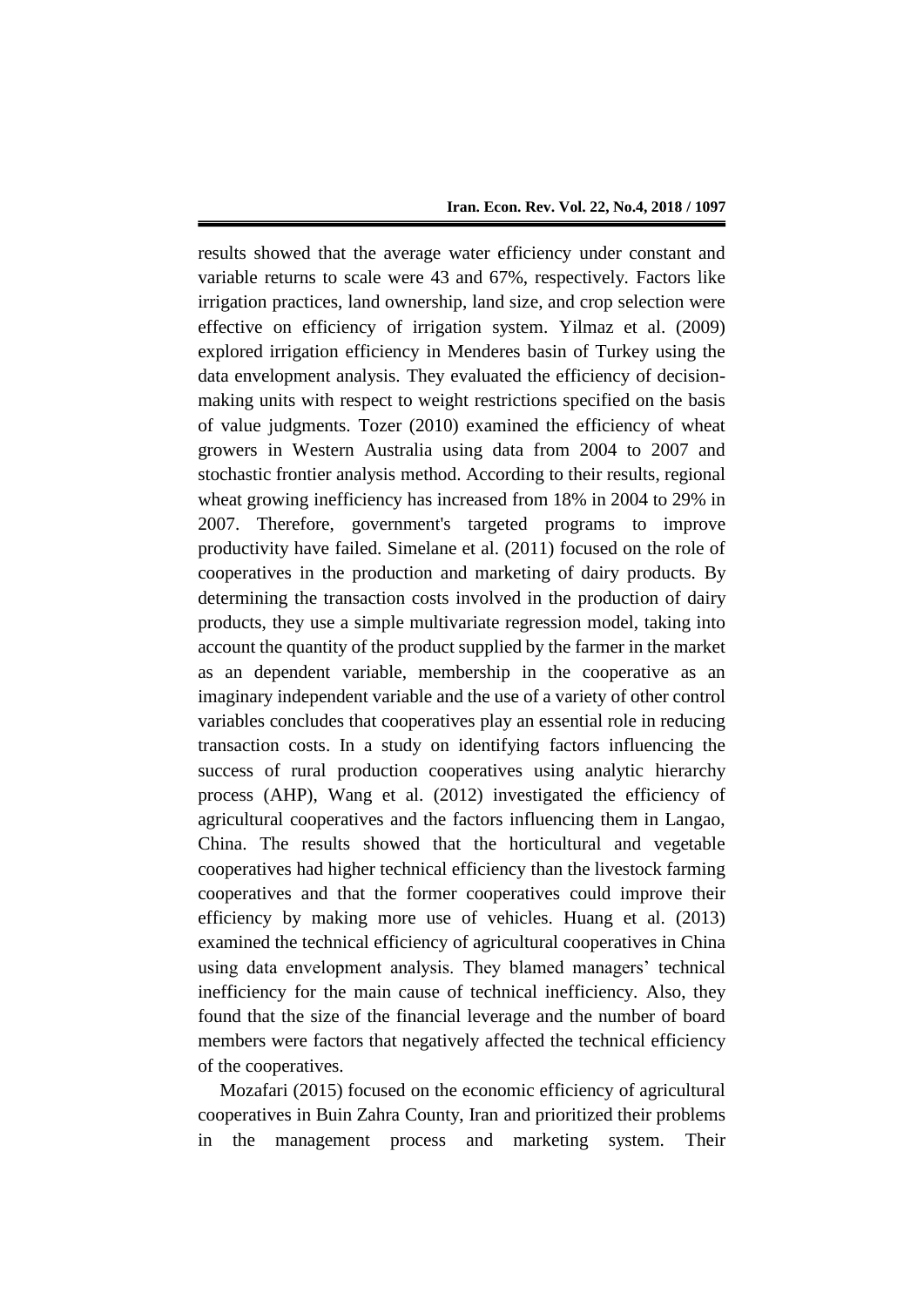recommendations to cope with the problems of these cooperatives and their efficiency improvement can be summarized as doing locating studies prior to cooperative establishment, providing low-interest loans and facilities to animal farms, transfer of experiences and expertise of successful cooperatives to inefficient cooperatives, and supporting the marketing system. Karimi and Jalili (2017) studied the agricultural water productivity indices for main crops in Mashhad Plain, Iran. They reported the three top priority crops as onion, tomato and sugar beet in terms of the CPD index and as potato, onion and tomato in terms of the BPD and NBPD indices. According to their results, crops with higher water demand and lower economic return such as alfalfa should be eliminated from the cropping pattern. Shahnavazi (2017) worked on determining the efficiency rank of irrigated crops in agricultural sector. According to their findings, if the goal of irrigated farming is to increase profitability, the priority should be given to the growing of vegetables, industrial crops, summer crops, cereals, forage crops and grains respectively, but if the goal is to increase total production, the growing of forage crops, vegetables, industrial crops, summer crops, grains and cereals should be prioritized respectively. Latruffe et al. (2017) explored the impact of subsidies on the technical efficiency of European dairy farms and indicated that the impact of subsidies on technical efficiency can be either negative or positive depending on the country. Akamin et al. (2017) analyzed the efficiency and productivity of medicinal herbs in root and tuber systems in humid tropics of Cameroon using stochastic frontier analysis. The results showed that farmers were less efficient because of the increased size of the farm. Also, smallholder farmers' access to fertilizers and the increased participation of women in vegetable planting would have great benefits for vegetable production efficiency in Cameroon.

The review of literature shows that no research has been carried out on the window efficiency of agricultural activities. Investigation into window efficiency can shed light on the improvement of the quality and quantity of agricultural production by using a certain amount of production factors and/or reducing the cost of using of production factors with the aim of achieving a certain level of production. On the other hand, the window approach is one of the newest measurement methods of efficiency. This approach measures the performance of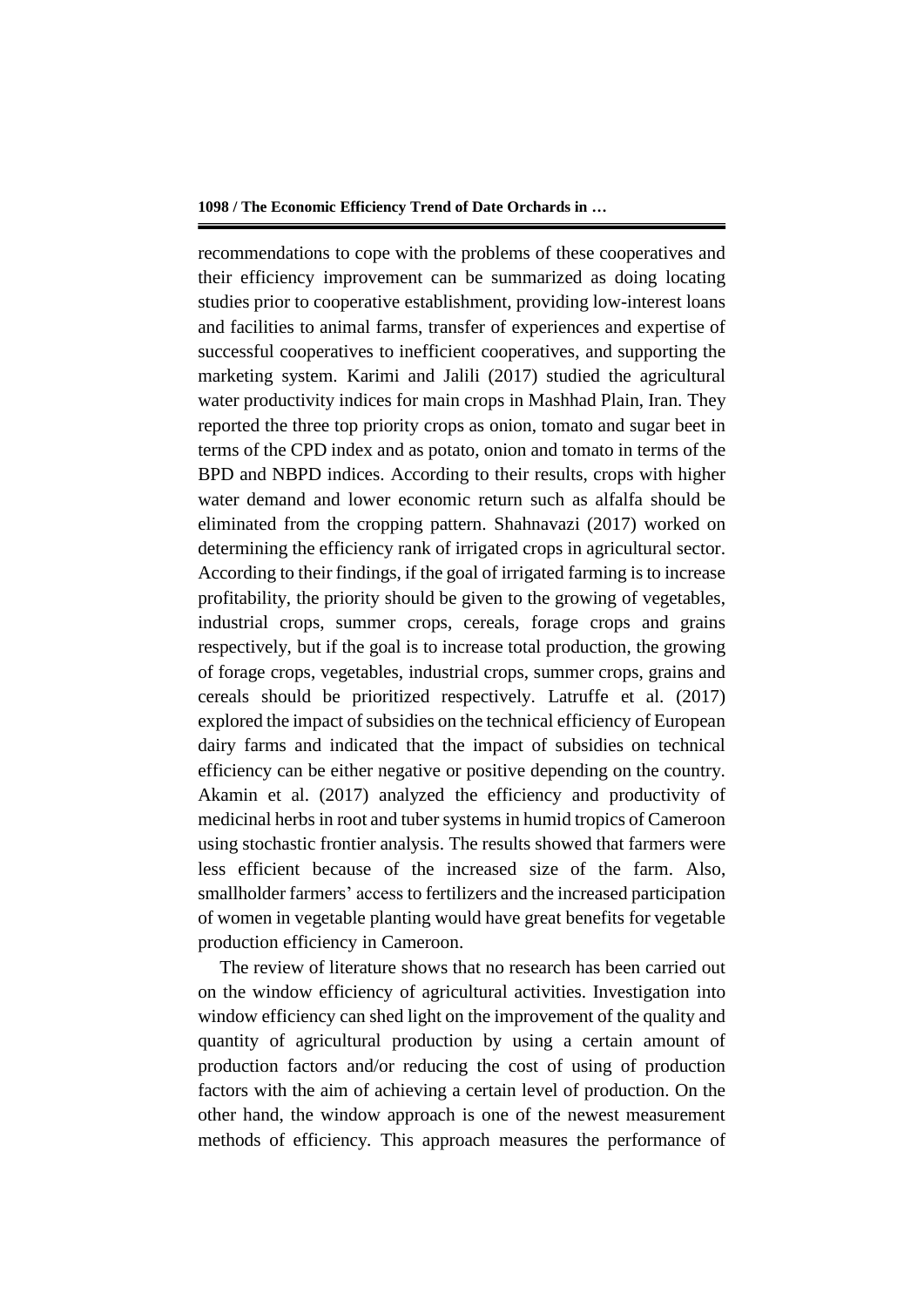individual farmers over time as if they have distinctive identities across various time periods. This approach helps evaluate the performance of individual farmers over time.

# **3. Materials and Methods**

The theoretical framework of efficiency is actually based on the optimization of the producer's behavior or, in other words, the theory of production in the microeconomics. The concept of efficiency and the methods of its calculation can be approached from different perspectives of production theory. The process of optimizing a manufacturing enterprise can be investigated in two ways: (i) via profit tracking, or (ii) on the basis of cost minimization process. Efficiency is measurable in both views. In the theory of production, the optimal behavior of an enterprise is analyzed based on a series of initial assumptions on which basis of the hypotheses regarding a producer's behavior are tested. Most empirical evidence shows that producers have not always succeeded in solving their optimization problems and do not enjoy a perfect performance in terms of efficiency. In addition to this assumption, even if they are technically efficient, it will not imply that they are not perfectly efficient in other aspects (Kumbhakar, 1993; Kumbhakar et al., 2000).

### **3.1 Window Data Envelopment Analysis Approach**

The window data analysis was introduced for the first time by Charnes who named it window analysis. This approach analyzes the performance of each decision-making unit (DMU) over time as if it has a different identity at different time periods. It helps to track the performance of each DMU over time (Yang and Chang, 2008). The window analysis approach allows distinguishing pure technical efficiency, technical efficiency, and scale efficiency. On the other hand, since this approach creates a higher degree of freedom for the sample, it is very suitable for small sample sizes. There is no basic theory or logic about the definition and size of window. Most studies use a 3-5 year window. The window analysis is based on moving average. For example, the first window consists of the years 2011, 2012, …, and 2015. In the second window, 2011 is deleted and 2016 is added. Similarly, in the third window the years 2013, 2014, …, 2017 are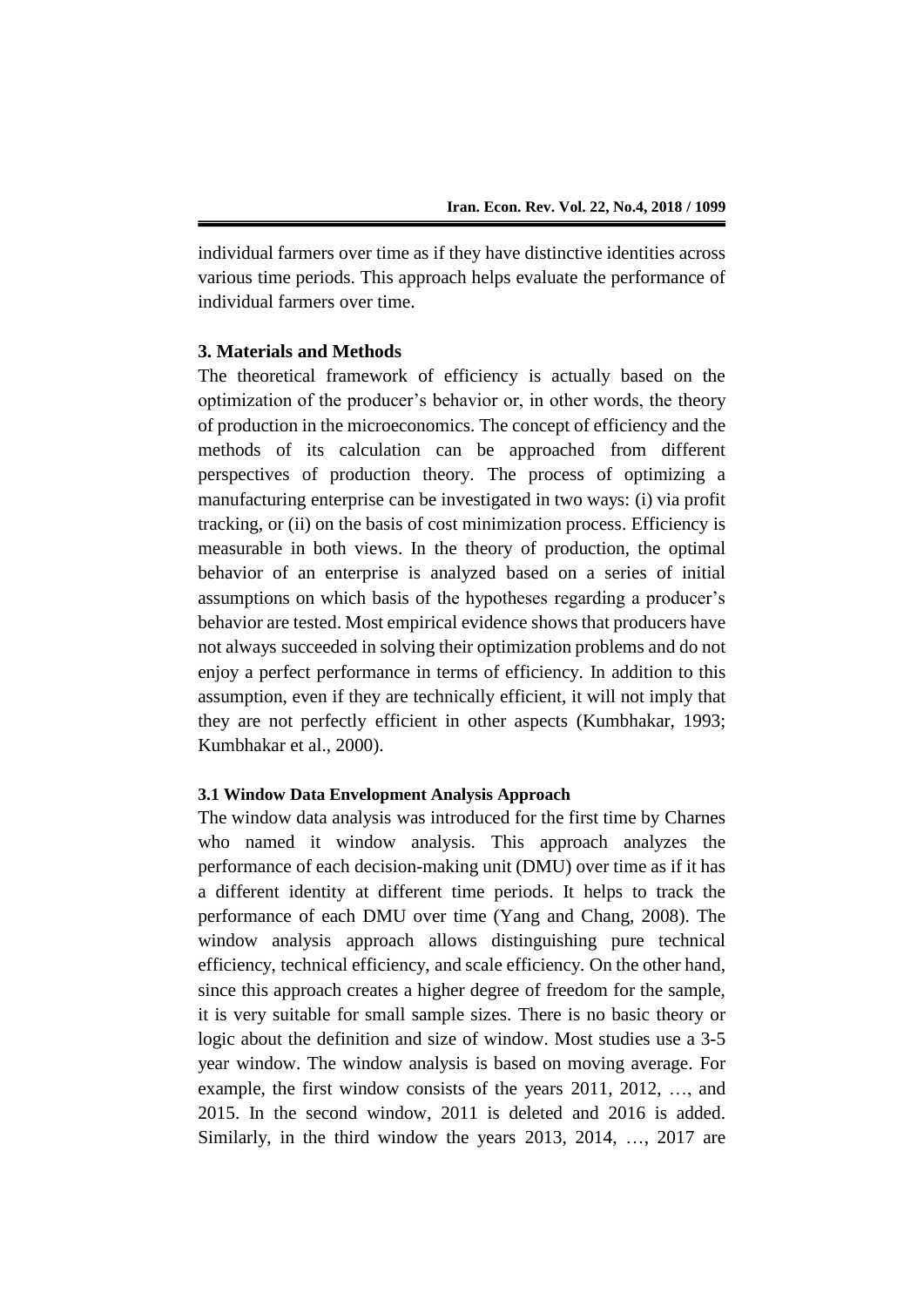assessed and this pattern is kept until the last window (Asmild et al., 2004). As Kumbhakar and Lovell (2000) have argued, cross-sectional data provides a glimpse of the state of the producers and their efficiency. The panel data provides more reliable results on the producer's performance since it enables the assessment of a producer's performance within a given time interval. Data Envelopment Analysis (DEA) was first used for cross-sectional data. In this framework, a decision maker is compared with all units that operate in the same time period and the role of time is not considered. Panel data are preferred over cross-sectional data because not only can one decision maker be compared to another decision maker, but also the change in the efficiency of a particular decision maker can be evaluated over time (Sokhanvar et al., 2011).

For the aim of formulation, assume *N* DMU's  $(n = 1, ..., N)$  that are observed in *T* periods  $(t = 1, ..., T)$  and all consume *r* inputs to produce *s* outputs. Thus, the sample has  $N \times T$  and one observation *n* in period  $t$ , and  $DEA_t^n$  has one *r*-dimensional input vector  $X_t^n = (x_{1t}^n, x_{2t}^n, ..., x_{nt}^n)t$  and one *s*-dimensional output  $Y_t^n = (y_{1t}^n, y_{2t}^n, ..., y_{st}^n)$ .

Window is shown in K ( $1 \le K \le T$ ) time and has  $N \times W$  observations. The input matrix for the DEA-window analysis is as follows:

$$
X_{KW} = (x_k^1, x_k^2, \dots, x_k^N, x_{k+1}^1, \dots, x_{k+w}^1, x_{k+w}^2, \dots, x_{k+w}^N)
$$
\n(1)

and the output matrix is as below:

$$
Y_{KW} = (y_k^1, x_k^2, \dots, y_k^N, y_{k+1}^1, \dots, y_{k+w}^1, y_k^2, \dots, y_{k+w}^N)
$$
\n(2)

Input-oriented DEA-window problem for  $DUE<sub>t</sub><sup>n</sup>$  under the assumption of constant return is given as below: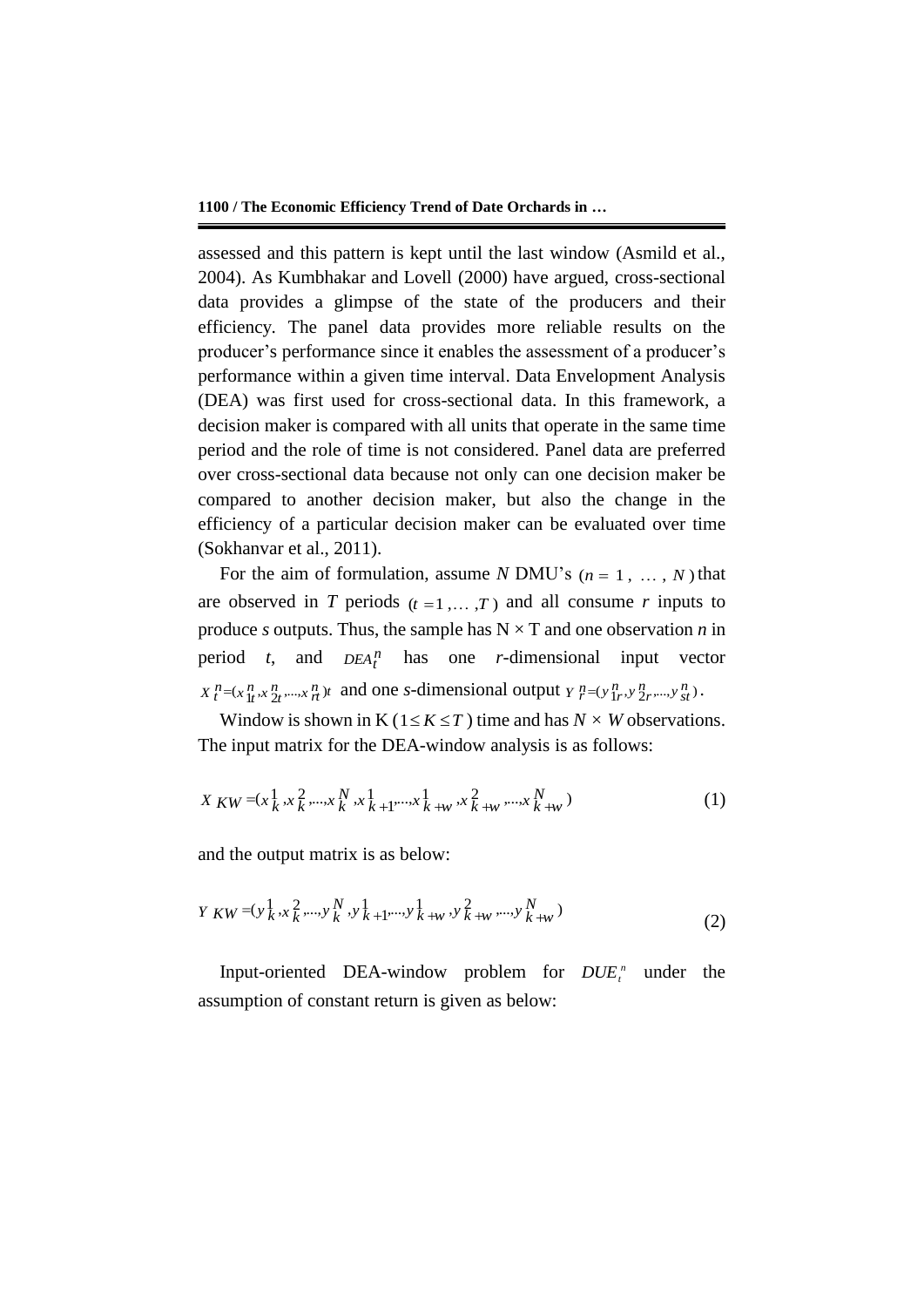(3)

$$
Min \theta = \theta'_{kwt}
$$
  
\n
$$
S t :
$$
  
\n
$$
-X_{kwt} + \theta X t \ge 0
$$
  
\n
$$
Y_{kwt} - \theta Y t \ge 0
$$
  
\n
$$
\lambda n \ge 0
$$
  
\n
$$
(n = 1.k , N \times W)
$$

Figure 1 depicts input-oriented window DEA with two inputs and a constant output. It shows two DMUs *d* and *e*, each of which has been observed at four different times,  $t = 1, ..., 4$ . The window  $l_2$  is a window that starts with the window width of 2 at time 1 and includes the observations  $e_1$ ,  $e_2$ ,  $d_1$ , and  $d_2$  where it has a frontier shown as  $l_2$  (Asmild et al., 2004).



**Figure 1: DEA Window Analysis**

After the multiplier constraints are included in the model, the linear programming problem is derived as follows: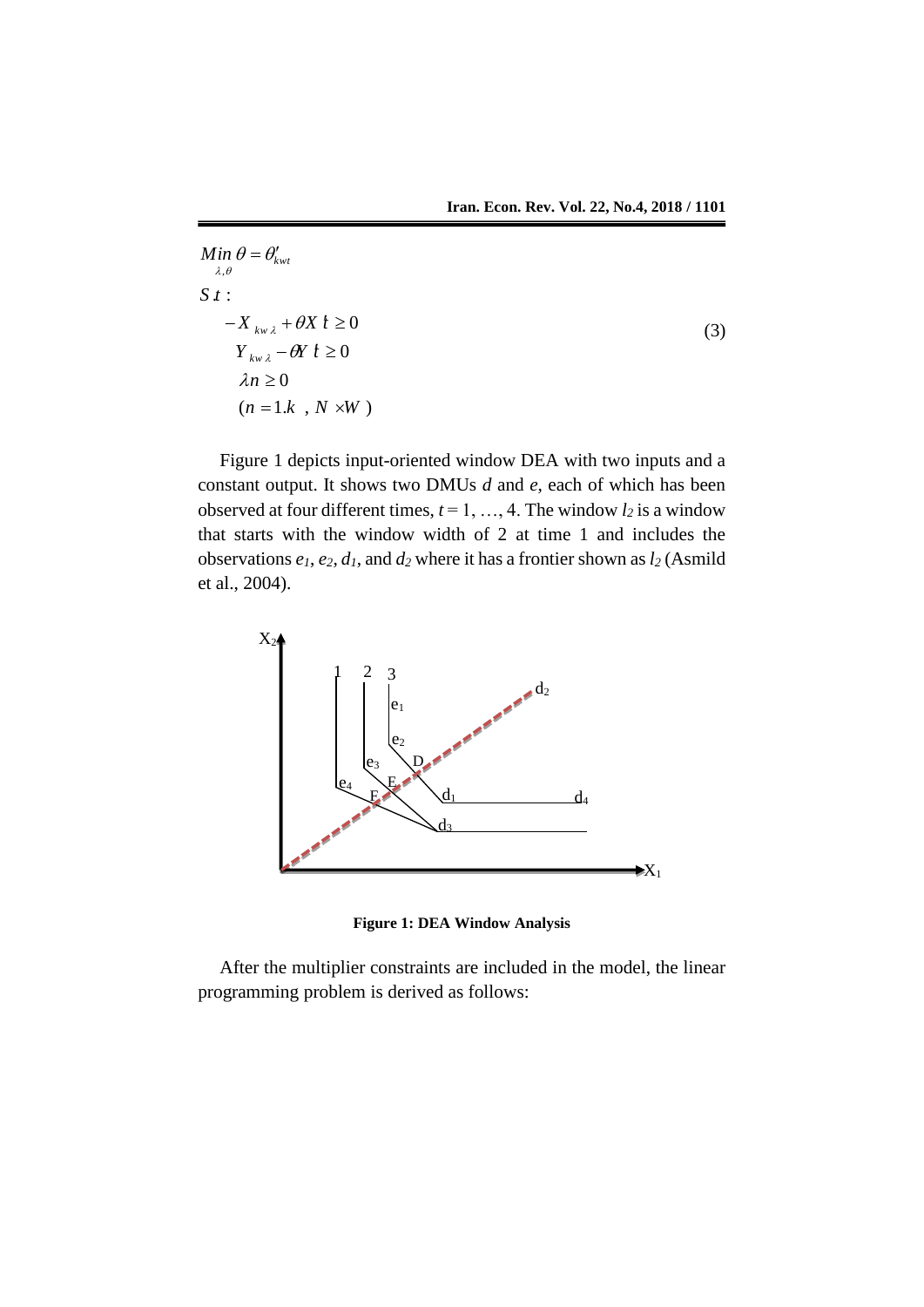$\lambda, \theta$  $Y_{kw\lambda} - \theta Y t + C_Z^0 \ge 0$  $S t:$  $-X_{kw\lambda}$  +  $\theta X$   $\hat{t}$  +  $C_{Z}^{i}$   $\geq$  0  $\lambda_{n} \geq 0$  $Z \geq 0$  $(n = 1.k, N \times W)$ *Min*  $\theta = \theta'_{kwt}$ (4)

### **3.2 Data**

The statistical population was composed of date farmers of Saravan County located in southern Sistan and Baluchistan province of Iran in three districts of Zaboli, Sib and Suran. For data collection, a questionnaire was developed and then, it was filled out by growers in an interview. To do this research, 45 questionnaires were administered to the date farmers in three studied districts in 2011-2016. The sample was taken by a two-stage cluster method in which the main clusters were composed of these districts and the sub-clusters included date growers.

Input indicators are the factors that reduce efficiency when one unit of them is added to the system, assuming that other conditions are constant. Output indicators are the factors that increase efficiency by adding one unit to the system, assuming that other conditions are constant (Siriopoulos & Tziogkidis, 2010). The first step to assess the relative efficiency using DEA-window model is to select the input and output indicators of the model using multi-criteria decision-making models. Table 1 presents the input and output indicators of the data window analysis model.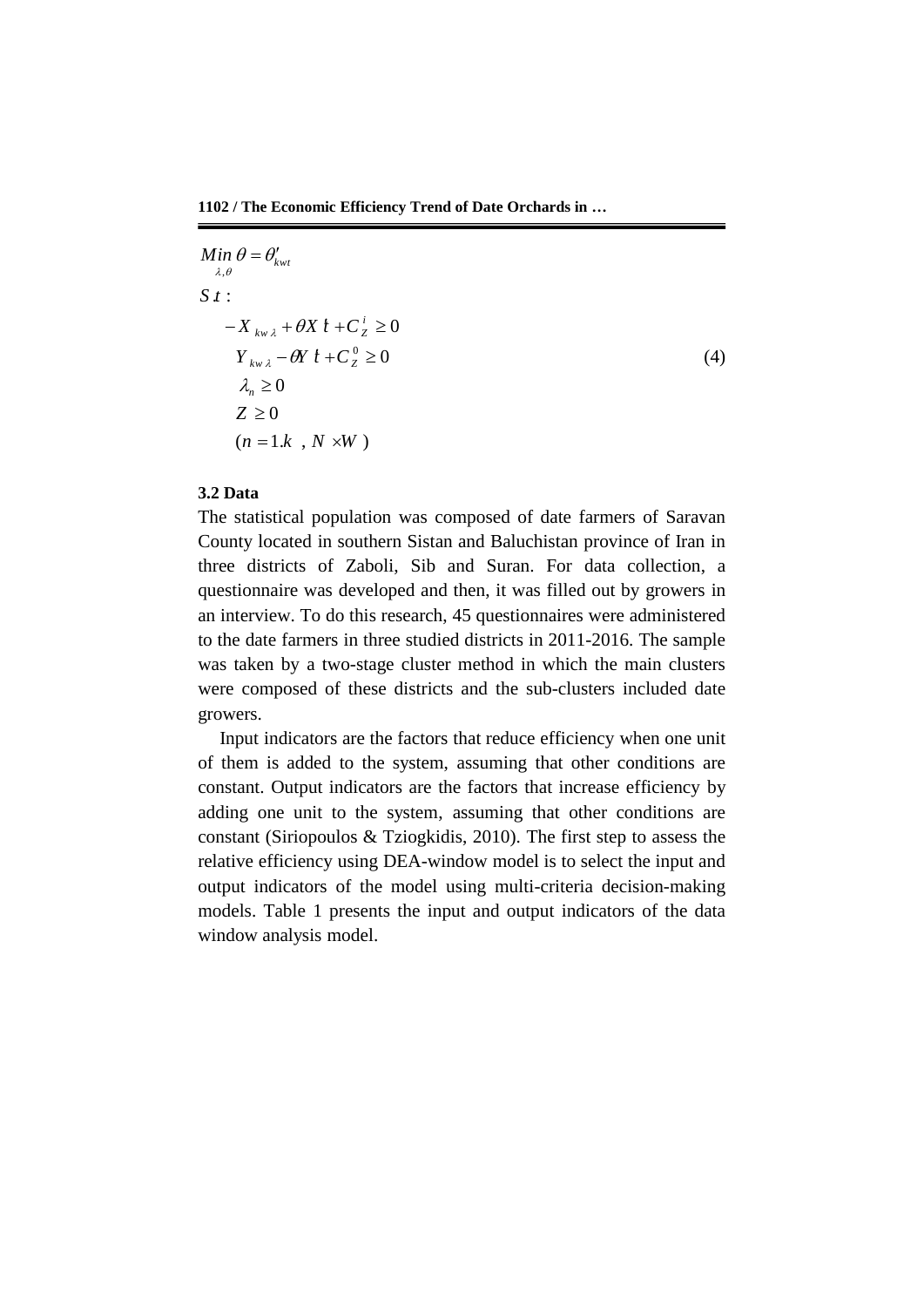| Descriptive |                                                                                                                                                                                                                                                                                                                                                                        |                                                                                                                                                       |
|-------------|------------------------------------------------------------------------------------------------------------------------------------------------------------------------------------------------------------------------------------------------------------------------------------------------------------------------------------------------------------------------|-------------------------------------------------------------------------------------------------------------------------------------------------------|
| Inputs      | Variable<br>Planting area (ha)<br>Recruited labor (person-<br>hour)<br>Family labor (person-<br>hour)<br>Irrigation frequency<br>Manure (kg)<br>Chemical fertilizer (kg)<br>Age (year)<br><b>Educational level</b><br>Experience (year)<br>Family size (person)<br>Non-date growing<br>activities<br>Number of land parcels<br>Inter-tree spacing (m)<br>Attendance in | $X_I$<br>$X_2$<br>$X_3$<br>$X_4$<br>$X_5$<br>$X_6$<br>$X_7$<br>$X_8$<br>$X_9$<br>$X_{10}$<br>$X_{11}$<br>$X_{12}$<br>$X_{13}$<br>$X_{14}$<br>$X_{15}$ |
|             | promotional courses<br>Orchard size (number of<br>trees)                                                                                                                                                                                                                                                                                                               |                                                                                                                                                       |
|             | Profit                                                                                                                                                                                                                                                                                                                                                                 | $Y_I$                                                                                                                                                 |
| Output      | Production yield                                                                                                                                                                                                                                                                                                                                                       | $Y_2$                                                                                                                                                 |

**Iran. Econ. Rev. Vol. 22, No.4, 2018 / 1103**

# **4. Results & Discussion**

To assess date farmers, this study used output-oriented DEA-window analysis assuming variable return to scale. The output-oriented approach was selected because the growers apply a constant amount of resources for date growing, but they attempt to maximize its output. Thus, the growers have no remarkable role in determining the inputs, but their outputs depend on the activities and how resources are allocated to different sections. Therefore, the output-oriented models are more appropriate for their evaluation. Also, variable returns to the scale were selected because no evidence shows constant return to scale for the operations of the growers and thus, the return to scale should be left open so that the type of return to the scale of the farmers is determined in DEA models. The results of the estimation of the data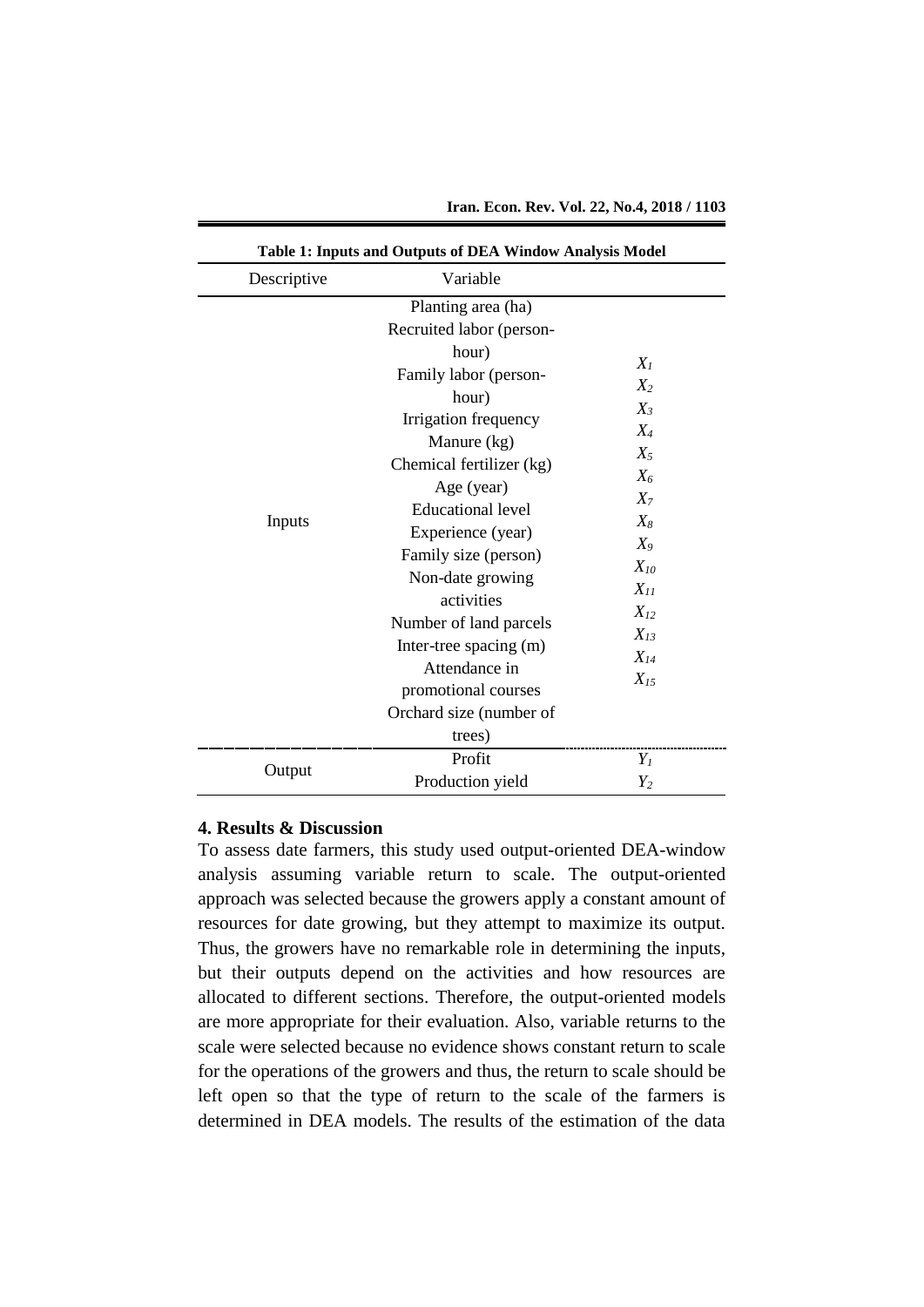analysis model for date growers are summarized in Tables 2, 3 and 4. In DEA-window approach, the efficiency of the enterprises is estimated for each period and across the windows for specific time periods. Then, the column average is computed for each individual period. Finally, the values obtained from the average efficiency of the windows of each enterprise over the assessed period create the basis for evaluating and comparing the performance of the enterprises.

**Table 2: Performance Measurement Results Using Window Data Envelopment Analysis Technique**

|               |                |      |      |      |      |      | The average   | Average     |
|---------------|----------------|------|------|------|------|------|---------------|-------------|
| Beneficiaries |                | 2012 | 2013 | 2014 | 2015 | 2016 | efficiency of | performance |
|               |                |      |      |      |      |      | each window   | every year  |
| Operator 1    | W1             | 0.99 | 1.00 | 1.00 | 1.00 |      | 0.99          |             |
|               | W <sub>2</sub> |      | 1.00 | 1.00 | 1.00 | 1.00 | 1.00          | 1.00        |
| Operator 2    | W1             | 0.90 | 1.00 | 1.00 | 1.00 |      | 0.97          |             |
|               | W <sub>2</sub> |      | 1.00 | 1.00 | 1.00 | 1.00 | 1.00          | 0.98        |
| Operator 3    | W1             | 1.00 | 1.00 | 1.00 | 0.95 |      | 0.98          |             |
|               | W <sub>2</sub> |      | 1.00 | 1.00 | 0.95 | 0.99 | 0.98          | 0.98        |
| Operator 4    | W1             | 1.00 | 1.00 | 1.00 | 1.00 |      | 1.00          |             |
|               | W <sub>2</sub> |      | 1.00 | 1.00 | 1.00 | 0.81 | 0.95          | 0.97        |
|               | W1             | 0.81 | 0.97 | 1.00 | 1.00 |      | 0.94          |             |
| Operator 5    | W <sub>2</sub> |      | 0.97 | 1.00 | 1.00 | 0.70 | 0.92          | 0.93        |
|               | W1             | 0.99 | 1.00 | 0.95 | 1.00 |      | 0.98          |             |
| Operator 6    | W <sub>2</sub> |      | 1.00 | 0.95 | 1.00 | 0.68 | 0.90          | 0.94        |
|               | W1             | 0.89 | 1.00 | 1.00 | 1.00 |      | 0.97          |             |
| Operator 7    | W <sub>2</sub> |      | 1.00 | 1.00 | 1.00 | 0.99 | 0.99          | 0.98        |
| Operator 8    | W1             | 0.99 | 1.00 | 1.00 | 1.00 |      | 0.99          |             |
|               | W <sub>2</sub> |      | 1.00 | 1.00 | 1.00 | 0.99 | 0.99          | 0.99        |
|               | W1             | 0.99 | 1.00 | 1.00 | 1.00 |      | 1.00          |             |
| Operator 9    | W <sub>2</sub> |      | 1.00 | 1.00 | 1.00 | 0.99 | 0.99          | 1.00        |
| Operator 10   | W1             | 1.00 | 1.00 | 1.00 | 1.00 |      | 1.00          |             |
|               | W <sub>2</sub> |      | 1.00 | 1.00 | 1.00 | 0.90 | 0.98          | 0.99        |
|               | W1             | 0.78 | 1.00 | 1.00 | 0.78 |      | 0.89          |             |
| Operator 11   | W <sub>2</sub> |      | 1.00 | 1.00 | 0.78 | 1.00 | 0.95          | 0.92        |
| Operator 12   | W1             | 1.00 | 1.00 | 1.00 | 1.00 |      | 1.00          |             |
|               | W <sub>2</sub> |      | 1.00 | 1.00 | 1.00 | 1.00 | 1.00          | 1.00        |
|               | W1             | 1.00 | 1.00 | 1.00 | 1.00 |      | 1.00          |             |
| Operator 13   | W <sub>2</sub> |      | 1.00 | 1.00 | 1.00 | 0.81 | 0.95          | 0.98        |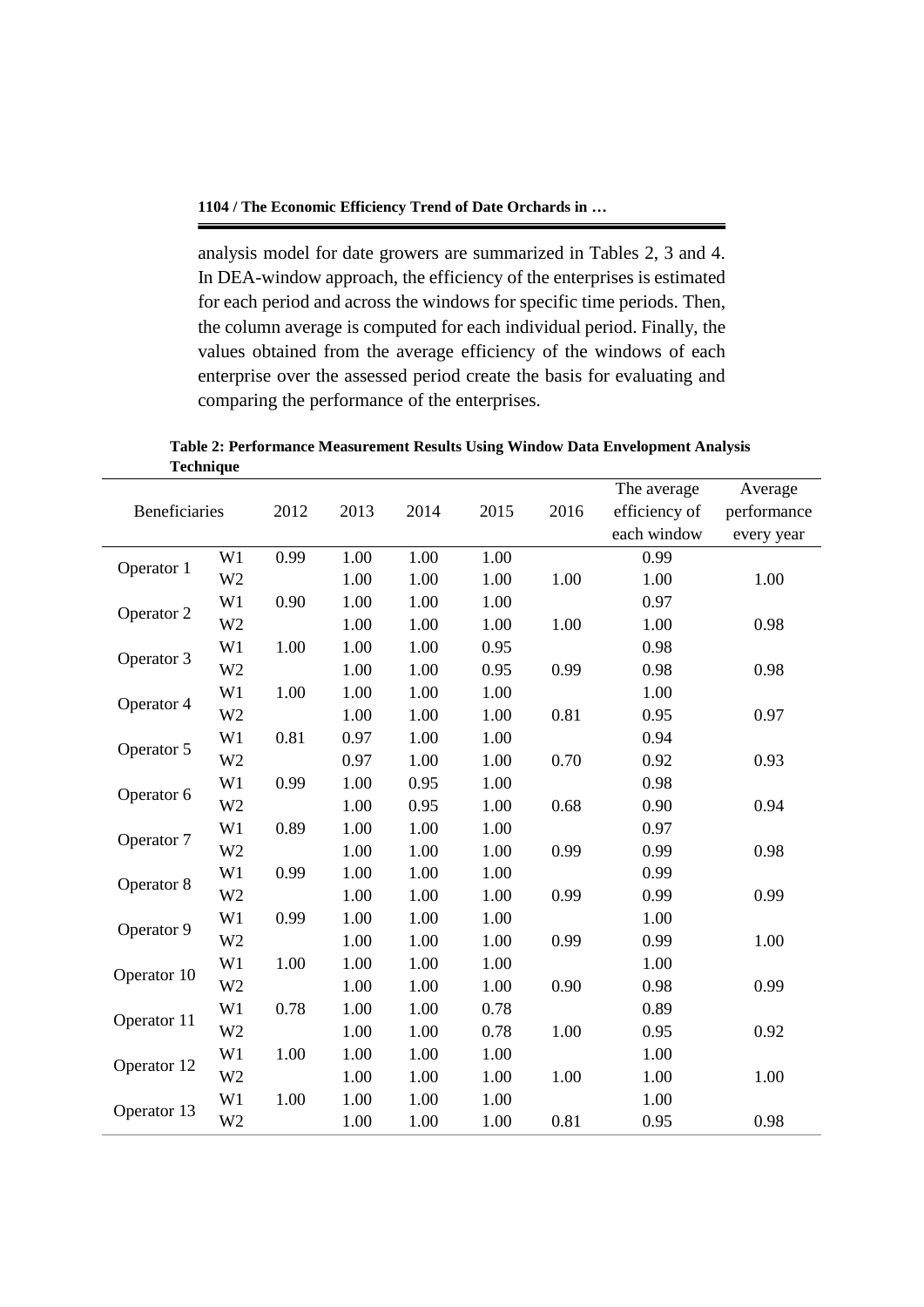| Operator 14 | W1             | 1.00 | 1.00 | 1.00 | 1.00 |      | 1.00 |      |
|-------------|----------------|------|------|------|------|------|------|------|
|             | W <sub>2</sub> |      | 1.00 | 1.00 | 1.00 | 1.00 | 1.00 | 1.00 |
| Operator 15 | W1             | 1.00 | 1.00 | 1.00 | 0.83 |      | 0.96 |      |
|             | W <sub>2</sub> |      | 1.00 | 1.00 | 0.83 | 0.89 | 0.93 | 0.94 |
| Operator 16 | W1             | 0.97 | 1.00 | 0.82 | 0.98 |      | 0.94 |      |
|             | W <sub>2</sub> |      | 1.00 | 0.82 | 0.98 | 1.00 | 0.95 | 0.94 |
| Operator 17 | W1             | 1.00 | 1.00 | 0.78 | 1.00 |      | 0.94 |      |
|             | W <sub>2</sub> |      | 1.00 | 0.78 | 1.00 | 1.00 | 0.94 | 0.94 |
| Operator 18 | W1             | 1.00 | 1.00 | 0.74 | 1.00 |      | 0.94 |      |
|             | W <sub>2</sub> |      | 1.00 | 0.74 | 1.00 | 1.00 | 0.94 | 0.94 |
|             | W1             | 0.91 | 1.00 | 1.00 | 1.00 |      | 0.98 |      |
| Operator 19 | W <sub>2</sub> |      | 1.00 | 1.00 | 1.00 | 0.78 | 0.94 | 0.96 |
|             | W1             | 1.00 | 0.70 | 0.60 | 1.00 |      | 0.83 |      |
| Operator 20 | W <sub>2</sub> |      | 0.70 | 0.60 | 1.00 | 1.00 | 0.83 | 0.83 |
|             | W1             | 1.00 | 0.69 | 1.00 | 1.00 |      | 0.92 |      |
| Operator 21 | W <sub>2</sub> |      | 0.69 | 1.00 | 1.00 | 1.00 | 0.92 | 0.92 |
| Operator 22 | W1             | 0.97 | 1.00 | 1.00 | 0.95 |      | 0.98 |      |
|             | W <sub>2</sub> |      | 1.00 | 1.00 | 0.95 | 1.00 | 0.99 | 0.98 |
| Operator 23 | W1             | 1.00 | 0.72 | 1.00 | 1.00 |      | 0.93 |      |
|             | W <sub>2</sub> |      | 0.72 | 1.00 | 1.00 | 1.00 | 0.93 | 0.93 |
|             | W1             | 1.00 | 1.00 | 1.00 | 1.00 |      | 1.00 |      |
| Operator 24 | W <sub>2</sub> |      | 1.00 | 1.00 | 1.00 | 0.97 | 0.99 | 1.00 |
|             | W <sub>1</sub> | 0.99 | 1.00 | 0.97 | 0.95 |      | 0.98 |      |
| Operator 25 | W <sub>2</sub> |      | 1.00 | 0.97 | 0.95 | 1.00 | 0.98 | 0.98 |
|             | W1             | 1.00 | 1.00 | 1.00 | 1.00 |      | 1.00 |      |
| Operator 26 | W <sub>2</sub> |      | 1.00 | 1.00 | 1.00 | 1.00 | 1.00 | 1.00 |
|             | W1             | 1.00 | 1.00 | 0.89 | 1.00 |      | 0.97 |      |
| Operator 27 | W <sub>2</sub> |      | 1.00 | 0.89 | 1.00 | 0.91 | 0.95 | 0.96 |
|             | W1             | 1.00 | 1.00 | 1.00 | 1.00 |      | 1.00 |      |
| Operator 28 | W <sub>2</sub> |      | 1.00 | 1.00 | 1.00 | 1.00 | 1.00 | 1.00 |
|             | W1             | 1.00 | 1.00 | 1.00 | 1.00 |      | 1.00 |      |
| Operator 29 | W <sub>2</sub> |      | 1.00 | 1.00 | 1.00 | 1.00 | 1.00 | 1.00 |
|             | W1             | 1.00 | 0.89 | 1.00 | 1.00 |      | 0.97 |      |
| Operator 30 | W <sub>2</sub> |      | 0.89 | 1.00 | 1.00 | 0.97 | 0.96 | 0.97 |
|             | W <sub>1</sub> | 1.00 | 1.00 | 0.78 | 1.00 |      | 0.94 |      |
| Operator 31 | W <sub>2</sub> |      | 1.00 | 0.78 | 1.00 | 1.00 | 0.94 | 0.94 |
|             | W1             | 1.00 | 1.00 | 1.00 | 1.00 |      | 1.00 |      |
| Operator 32 | W <sub>2</sub> |      | 1.00 | 1.00 | 1.00 | 1.00 | 1.00 | 1.00 |
|             | W1             | 1.00 | 1.00 | 1.00 | 1.00 |      | 1.00 |      |
| Operator 33 | W <sub>2</sub> |      | 1.00 | 1.00 | 1.00 | 0.99 | 1.00 | 1.00 |

**Iran. Econ. Rev. Vol. 22, No.4, 2018 / 1105**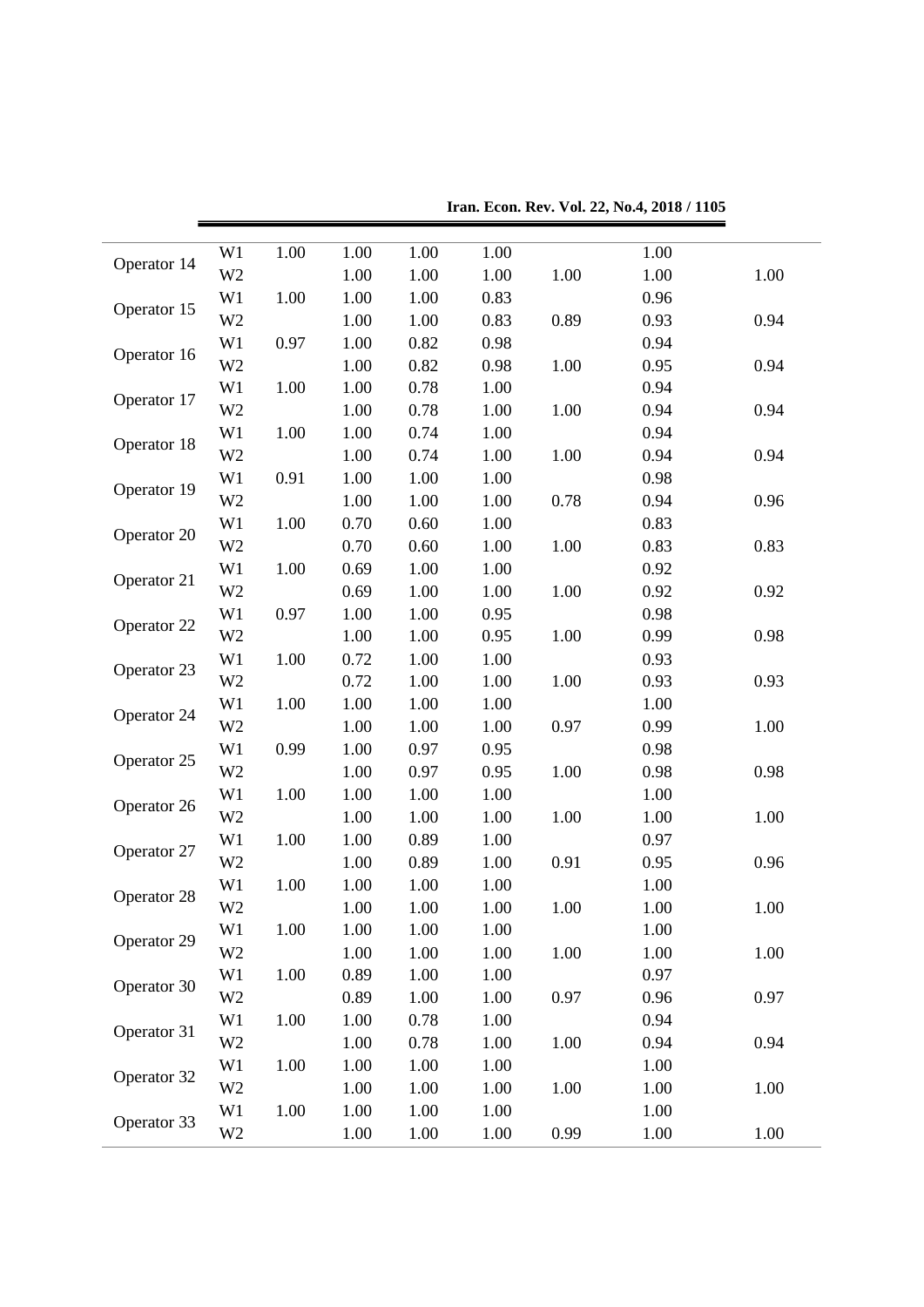| Operator 34 | W <sub>1</sub> | 1.00 | 0.78 | 1.00 | 1.00 |      | 0.95 |      |
|-------------|----------------|------|------|------|------|------|------|------|
|             | W <sub>2</sub> |      | 0.78 | 1.00 | 1.00 | 1.00 | 0.95 | 0.95 |
|             | W1             | 1.00 | 1.00 | 1.00 | 0.82 |      | 0.95 |      |
| Operator 35 | W <sub>2</sub> |      | 1.00 | 1.00 | 0.82 | 1.00 | 0.95 | 0.95 |
| Operator 36 | W1             | 1.00 | 1.00 | 0.97 | 0.70 |      | 0.92 |      |
|             | W <sub>2</sub> |      | 1.00 | 0.97 | 0.70 | 1.00 | 0.92 | 0.92 |
| Operator 37 | W <sub>1</sub> | 0.70 | 1.00 | 1.00 | 0.69 |      | 0.85 |      |
|             | W <sub>2</sub> |      | 1.00 | 1.00 | 0.69 | 1.00 | 0.92 | 0.88 |
| Operator 38 | W <sub>1</sub> | 0.82 | 1.00 | 1.00 | 1.00 |      | 0.95 |      |
|             | W <sub>2</sub> |      | 1.00 | 1.00 | 1.00 | 1.00 | 1.00 | 0.98 |
|             | W1             | 0.70 | 1.00 | 0.95 | 0.60 |      | 0.81 |      |
| Operator 39 | W <sub>2</sub> |      | 1.00 | 0.95 | 0.60 | 1.00 | 0.89 | 0.85 |
| Operator 40 | W <sub>1</sub> | 0.69 | 1.00 | 0.88 | 1.00 |      | 0.89 |      |
|             | W <sub>2</sub> |      | 1.00 | 0.88 | 1.00 | 1.00 | 0.97 | 0.93 |
| Operator 41 | W <sub>1</sub> | 1.00 | 1.00 | 1.00 | 1.00 |      | 1.00 |      |
|             | W <sub>2</sub> |      | 1.00 | 1.00 | 1.00 | 1.00 | 1.00 | 1.00 |
| Operator 42 | W <sub>1</sub> | 1.00 | 1.00 | 1.00 | 1.00 |      | 1.00 |      |
|             | W <sub>2</sub> |      | 1.00 | 1.00 | 1.00 | 1.00 | 1.00 | 1.00 |
| Operator 43 | W1             | 1.00 | 1.00 | 1.00 | 1.00 |      | 1.00 |      |
|             | W <sub>2</sub> |      | 1.00 | 1.00 | 1.00 | 1.00 | 1.00 | 1.00 |
| Operator 44 | W <sub>1</sub> | 0.90 | 1.00 | 1.00 | 0.95 |      | 0.96 |      |
|             | W <sub>2</sub> |      | 1.00 | 1.00 | 0.95 | 1.00 | 0.99 | 0.98 |
| Operator 45 | W <sub>1</sub> | 1.00 | 0.99 | 1.00 | 1.00 |      | 1.00 |      |
|             | W <sub>2</sub> |      | 0.99 | 1.00 | 1.00 | 0.70 | 0.92 | 0.96 |

**1106 / The Economic Efficiency Trend of Date Orchards in …**

**Source**: Research findings

The analysis of date growers' efficiency in Zaboli District of Saravan County (Table 3) versus the inputs used by them reflects that their average efficiency was almost equal and relatively high in different years in 2012-2016. On the other hand, their average efficiency across the years was found to be 0.93, implying the high level of their profit and production yield per unit area.

Table 4 summarizes the estimations of efficiency scores by window analysis method for Sib District. As one can see, the efficiency of the studied 45 date growers in Sib District as averaged over the studied time was found to be 0.92. Considering the inputs used over this period, their efficiency is close to 1, showing their high efficiency and yield per unit area. Also, they earned high profit. Their efficiency was almost constant over the studied time period.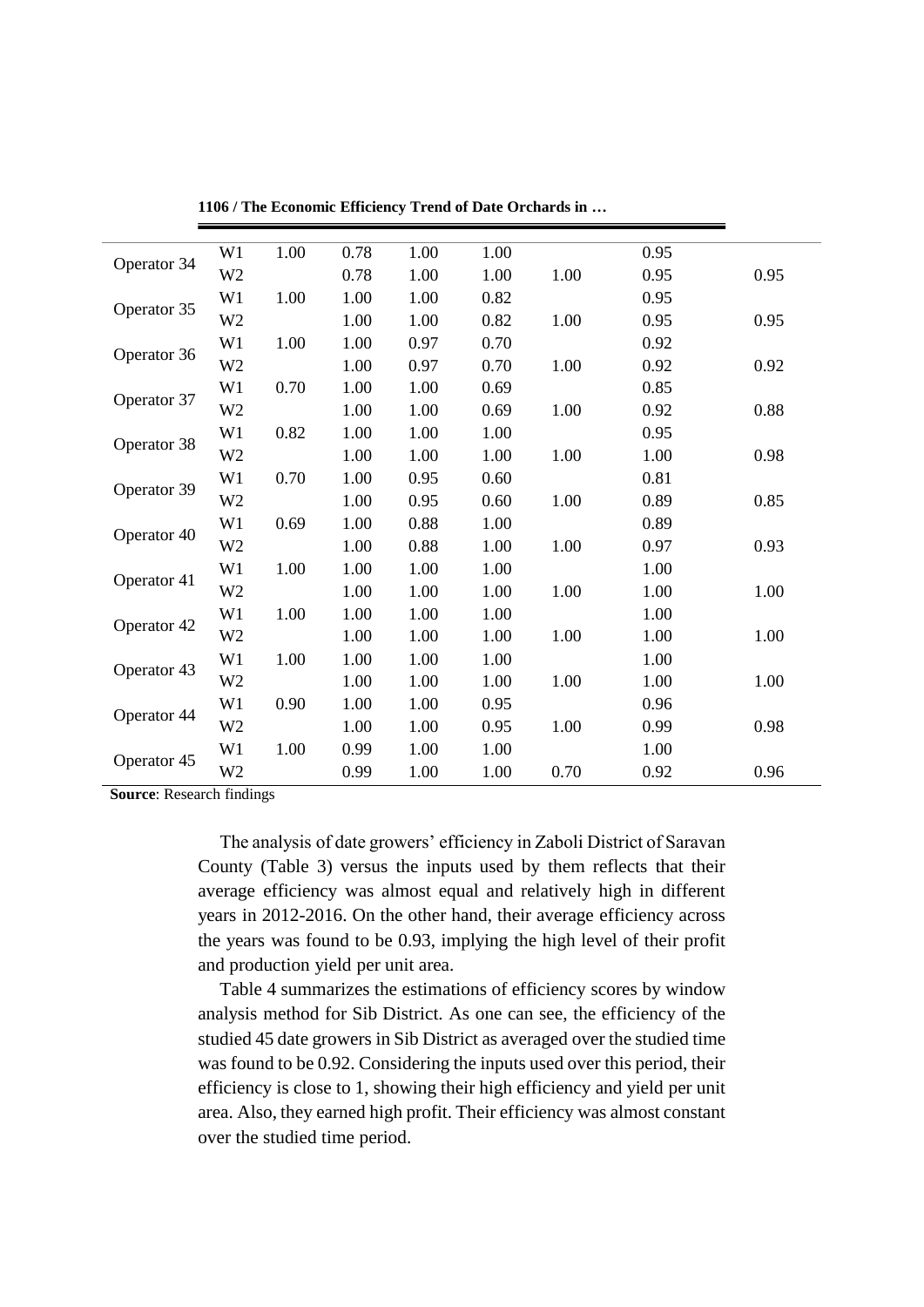**Table 3: Results of Estimation of Efficiency Using DEA-window Analysis Technical in Zaboli District**

| Time<br>Interval                 |  |  |                          |  |  | Mean<br>2012 2013 2014 2015 2016 Efficiency<br>Per Window | Mean<br>Efficiency<br>Per Year |
|----------------------------------|--|--|--------------------------|--|--|-----------------------------------------------------------|--------------------------------|
| Mean                             |  |  | 0.96 0.92 0.91 0.96 0.96 |  |  | 0.94                                                      | 0.93                           |
| <b>Source: Research findings</b> |  |  |                          |  |  |                                                           |                                |

**Source**: Research findings

The results for the efficiency of date growers in Suran District as they were derived from DEA window model are shown in Table 4. The average efficiency of 45 studied farmers was 0.95 in this city. Again, this is close to 1 with respect to the consumed inputs, showing that these farmers have a high efficiency score and yield per unit area which endows them with high profit. Likewise, they showed consistent efficiency scores during the studied period.

**Table 4: Results of Estimation of Efficiency Using DEA Window Analysis Technical in Sib District**

| Time<br>interval                 |  |  | 2012 2013 2014 2015 2016 |  |  | Mean<br>efficiency<br>per window | Mean<br>efficiency<br>per year |
|----------------------------------|--|--|--------------------------|--|--|----------------------------------|--------------------------------|
| Mean                             |  |  | 0.96 0.97 0.96 0.96 0.95 |  |  | 0.96                             | 0.92                           |
| <b>Source:</b> Research findings |  |  |                          |  |  |                                  |                                |

**Table 5: Results of Estimation of Efficiency Using DEA Window Analysis Technical in Saravan County**

| Time<br>Interval                                            |  | 2012 2013 2014 2015 2016 |  | Mean<br>Efficiency<br>Per Window | Mean<br>Efficiency<br>Per Year |
|-------------------------------------------------------------|--|--------------------------|--|----------------------------------|--------------------------------|
| Mean                                                        |  | 0.97 0.97 0.96 0.97 0.96 |  | 0.97                             | 0.95                           |
| $C_1, \ldots, C_n, C_n, \ldots, C_n, C_n, C_1, \ldots, C_n$ |  |                          |  |                                  |                                |

**Source**: Research findings

Using the results of this research, highly efficient date farmers can be selected and supported to motivate them to improve their yields and profits even more, whereas traditional analysis methods do not allow such selection readily. In fact, in traditional analysis, it is impossible to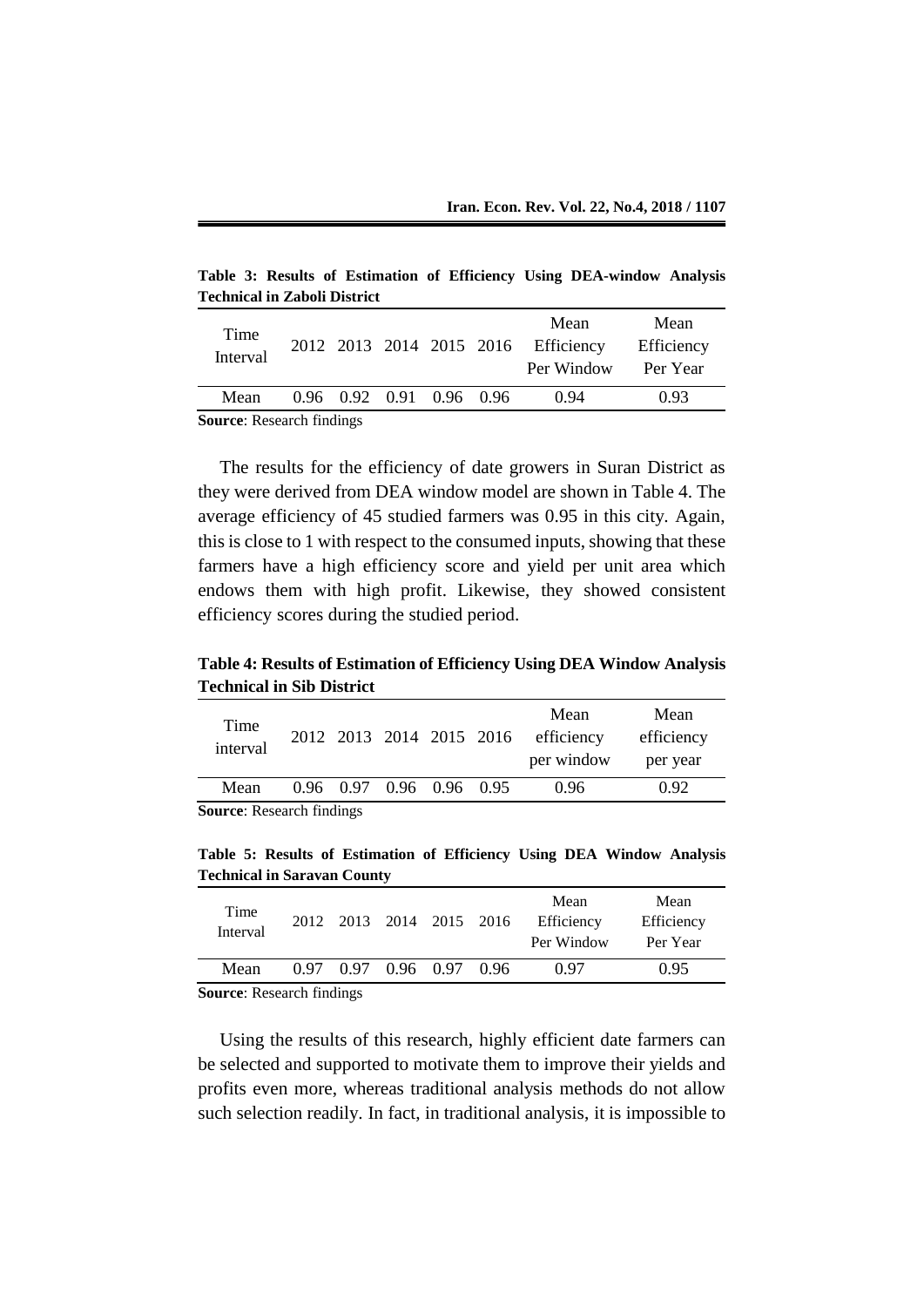aggregate the various results of input evaluations and to decide on the superiority of one farmer over other the farmers.

#### **5. Conclusions**

In the present study, we used the non-parametric DEA technique as an effective tool for the assessment of DMU's that has several similar inputs and outputs. We emphasized the non-parametric approach (dynamic DEA approach). Dynamic DEA approach is a method based on linear programming that calculates the efficiency of a set of DMU's (the studied date growers) on the basis of input and output indicators, compares them, and distinguishes the efficient and inefficient units. The results of the study enable the manager of each DMU to identify the optimum quantity of inputs and the strengths and weaknesses of the respective unit and to seek approaches to improve the unit efficiency. We always seek higher efficiency so as to accomplish higher profit or utility. Economically, efficiency means optimal allocation of resources, maximum exploitation of resources, and minimum cost with the existing facilities.

The planting area, recruited and family labor, irrigation frequency, manure, chemical fertilizer, age, educational level, experience, household size, non-date growing activities, number of land parcels, date tree interspacing, attendance at promotional courses, and orchard size were considered as the input indicators and the crop yield and profit were considered as the output indicators over the period 2012-2016. Given the nature of the model (output-orientedness), it is assumed that date growers of the county maximize their profit and yield at a specific level of inputs. Thus, inefficient farmers should save the use of inputs to realize technical and scale efficiency. In other words, technical inefficiency is not merely caused by the shortage of inputs, but nonoptimal use of inputs and their improper combination is among the key challenges in the region. Therefore, to increase the inputs in the region, it is imperative to motivate the optimum use of the existing inputs.

#### **6. Recommendations**

• It is recommended to date growers with the performance close to one to use appropriate policies in order to take fundamental steps towards perfect efficiency. The steps include the efficient and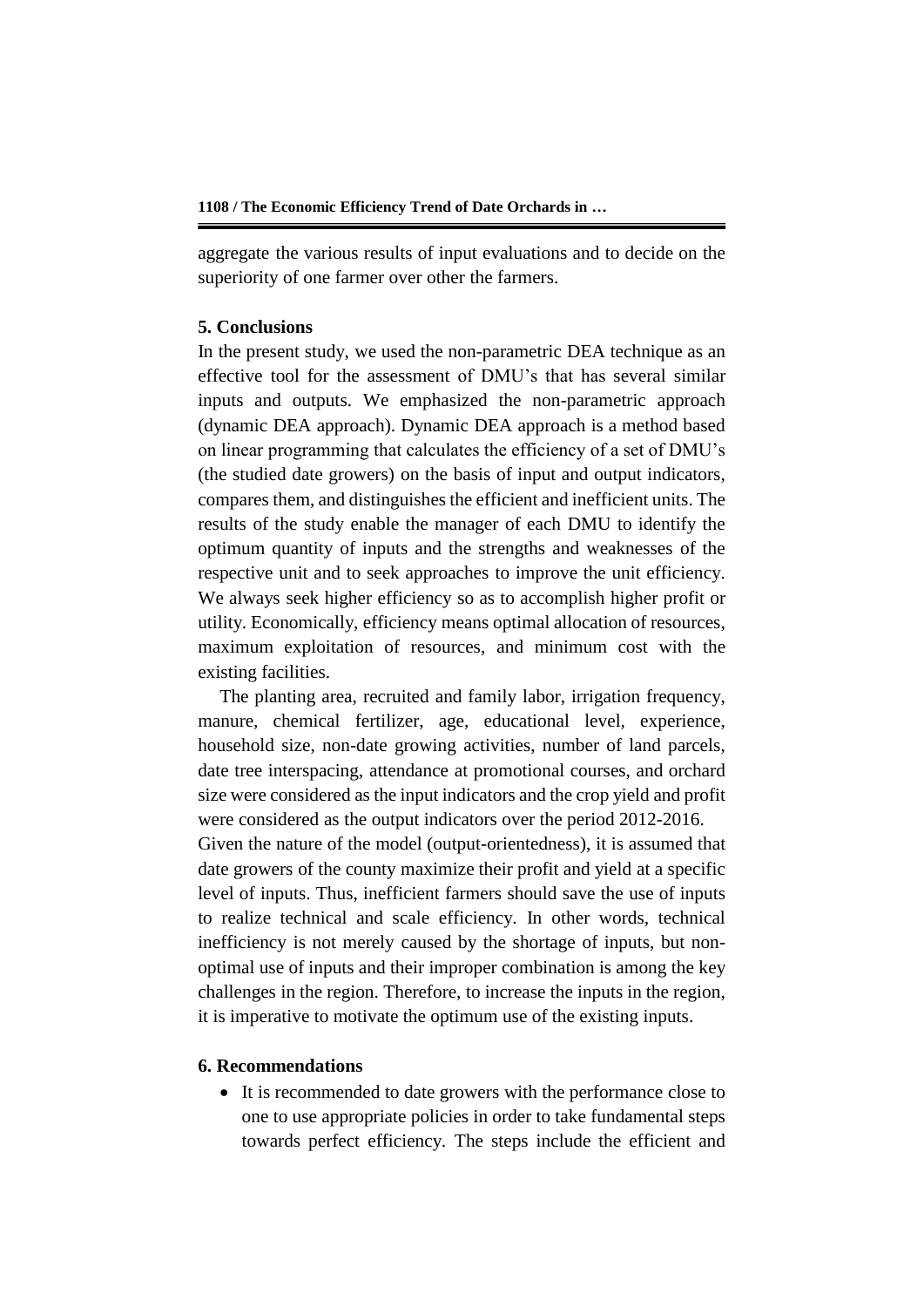optimum use of improved varieties and seeds, suitable irrigation systems and the inputs like land, water, labor, etc.

- It is recommended to use modern technologies in agricultural sector including date growing sector. This solution will improve only productivity if it is accompanied with effective management and the holding of educational-promotional courses for local date growers to maximize the use of these resources.
- According to the results on efficiency or inefficiency of the units, it is necessary for date growers to move towards higher efficiency and for inefficient farmers to follow the practices used by reference units in order to move towards relative efficiency frontier.
- Given that the studied county is low developed from the technical perspective, it is useful to fulfill supportive policies in the region to enhance the technology efficiency.

#### **References**

Afkhami Ardakani, M., Momeni, M., & Farahi, R. (2011). A Study of the Efficiency of Iranian Commercial Banks Using a Combined Window Approach and Malmquist Productivity Index. *Two Manuscripts of Daneshvar Behavior/Management and Development*, *Shahed University, 18*(2-47), 179-206.

AKamin, A., Bidogeza, J., Rene Minkoua, J., & Afari-sefa, V. (2017). Efficiency and Productivity Analysis of Vegetable Farming within Root and Tuber-Based Systems in the Humid Tropics of Cameroon. *Journal of Integrative Agriculture*, *16*(8), 1865-1873.

Asmild, M., Paradi, J. C., Aggarwall, V., & Schaffnit, C. (2004). Combining DEA Window Analysis with the Malmquist Index Approach in a Study of the Canadian Banking Industry. *Journal of Productivity Analysis, 21*, 67-89.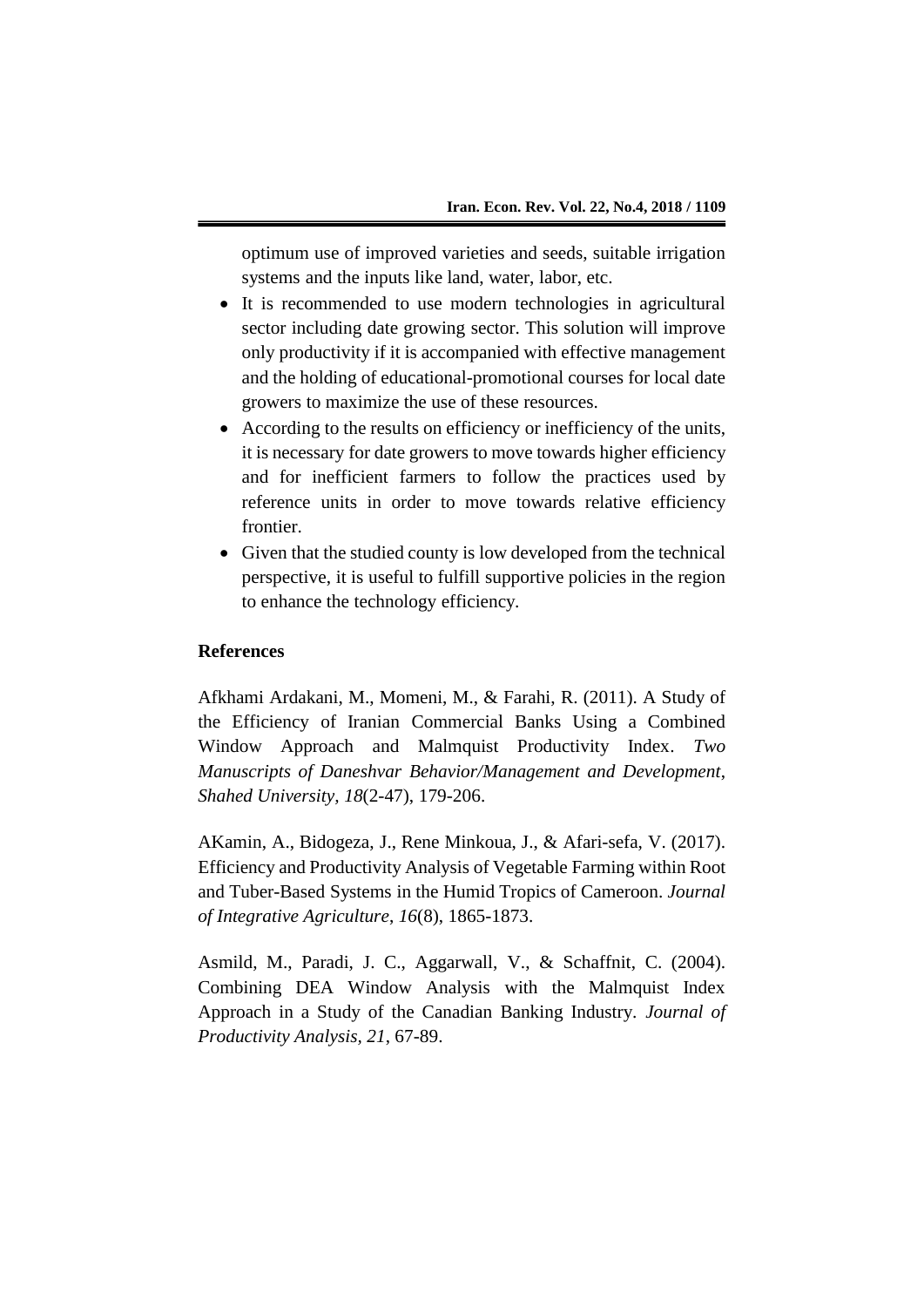Croppenstedt, A. (2005). Measuring, Technical Efficiency of Wheat Farmers in Egypt. *ESA Working Paper*, Retrieved from https://pdfs.semanticscholar.org/4e81/39296b3881c9f37c63cf409a88b ff0d0b128.pdf.

Dahmardeh, N., & Sardar Shahraki, A. (2015). Evaluation Factors Affecting of Risk Production in Sistan Grape Growers by Using Stochastic Frontier Approach. *International Journal of Agricultural Management and Development, 5*(1), 59-64.

Deputy of Statistics and Information Technology, Ministry of Agriculture. (2015). Agricultural Statistics of the Agricultural Crop Years of 2012-2013, Tehran, Ministry of Jihad-e Agriculture, Deputy of Planning and Economic, Retrieved from http://maj.ir/.

Huang, Z., Fu, Y., Liang, Q., Song, Y., & Xu, X. (2013). The efficiency of agricultural marketing cooperatives in China's Zhejiang province. *Managerial and Decision Economics*, *13*(2), 108-127.

Karimi, M., & Jalili, M. (2017). Study of Agricultural Water Efficiency Indicators in Major Crop Products, Case Study: Mashhad Plain (Technical Note). *Journal of Water and Sustainable Development*, *4*(1), 138-133.

Kumbhakar, S., & Lovell, C. A. K. (2000). *Stochastic Frontier Analysis*. Cambridge: Cambridge University Press.

Kumbhakar, S. (1993). Efficiency Estimation in a Profit Maximizing Model Using Flexible Production Function. *Journal of Agricultural Economics*, *10*, 143-152.

Latruffe, L., Bravo-Ureta, B. E., Carpentier, A., Desjeux, Y., & Moreira, V. H. (2017). Subsidies and Technical Efficiency in Agriculture: Evidence from European Dairy Farms. *American Journal of Agricultural Economics*, *99*(3), 783-799.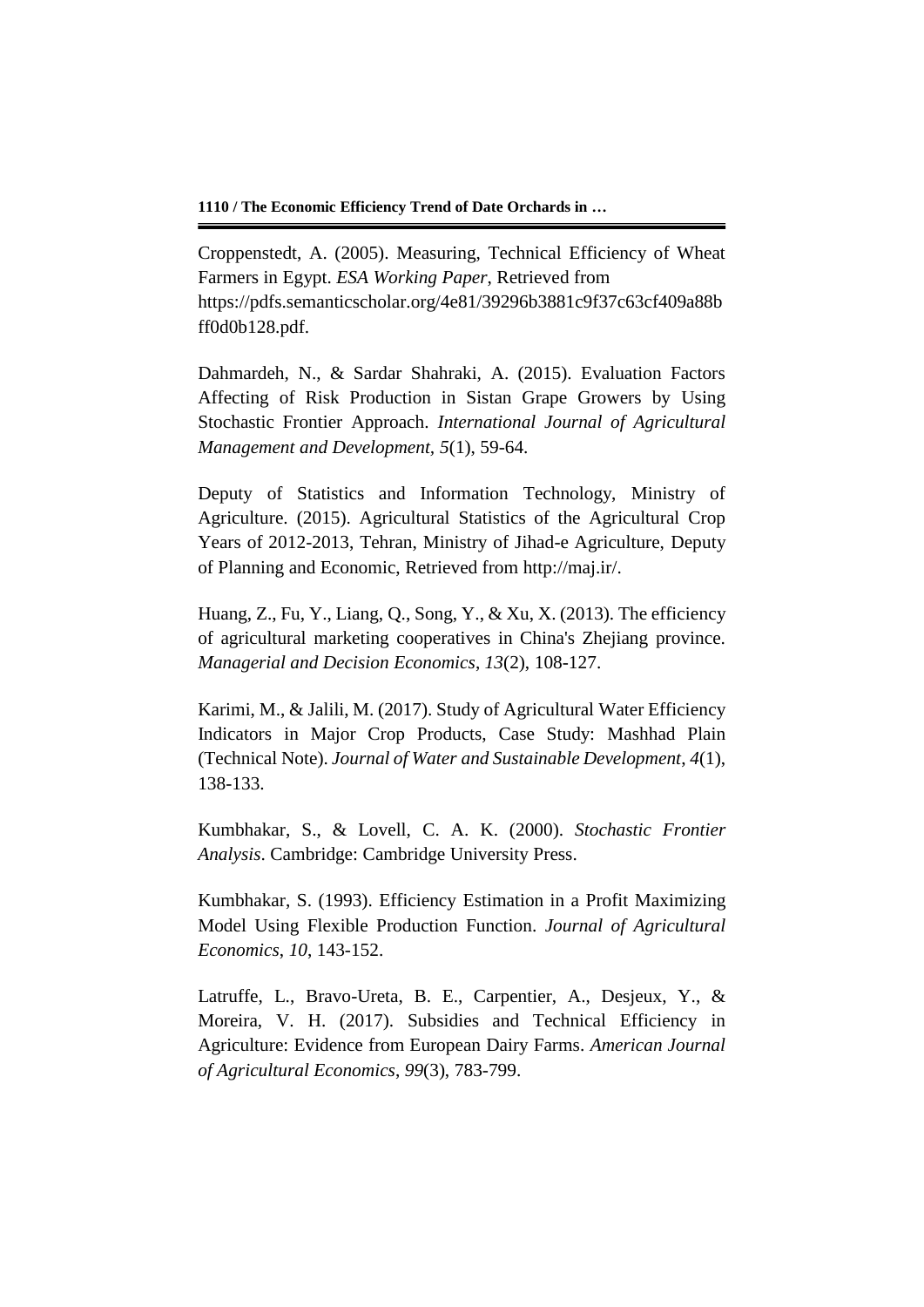Mehrabhi Bashrabadi, H., & Pakravan, M. (2009). Calculation of efficiency and productivity to scale of sunflower producers in Khoy. *Journal of Agricultural Economics and Development (Agriculture Sciences and Technology)*, *23*(2), 95-102.

Mohammadpour Hengrvani, M., & Arsalan Bod, M. R. (2015). Investigating the Economic Efficiency of Water and Its Effective Factors on the Main Crops; a Case Study of Urmia. *International Conference Centered on Agriculture*, Retrieved from https://www.civilica.com/Paper-ICDAT01-ICDAT01\_147.html.

Mozafari, M. (2015). Economic Efficiency of Agricultural Cooperatives in Boein Zahra City and Prioritizing their Problems in Management Process and Marketing System. *Rural Development Strategies*, *2*(4), 382-364.

Sardar Shahraki, A. (2016). *Optimal Allocation of Water Resources if Hirmand by Application of Game Theory and Evaluation of Management Scenarios* (Unpublished Doctoral Dissertation), Agricultural Economics, University of Sistan and Baluchestan, Iran.

Shahnavazi, A. (2017). Determination of the Performance of Arable Crops in Agricultural Sector of Iran. *Iranian Journal of Agricultural Economics and Research*, *2*(2), 227-240.

Simelane, N. (2011). An Assessment of the Role of Co-operatives in Smallholder Dairy and Marketing in Swaziland. *UPSpace Institutional Repository*, Retrieved from http://hdl.handle.net/2263/25800.

Siriopoulos, C., & Tziogkidis, P. (2010). How Do Greek Banking Institutions React After Significant Events? A DEA Approach, Omega Journal. *Special Issue in Empirical Research in the EU Banking Sector and the Financial Crisis*, *38*(5), 294-308.

Sokhanvar, M., Sadeghi, H., & Asari, A. (2011). Use of Window Data Envelopment Analysis to Analyze the Structure and Process Performance of Iranian Power Distribution Companies. *Economic Growth and Development Research*, *4*, 182-146.